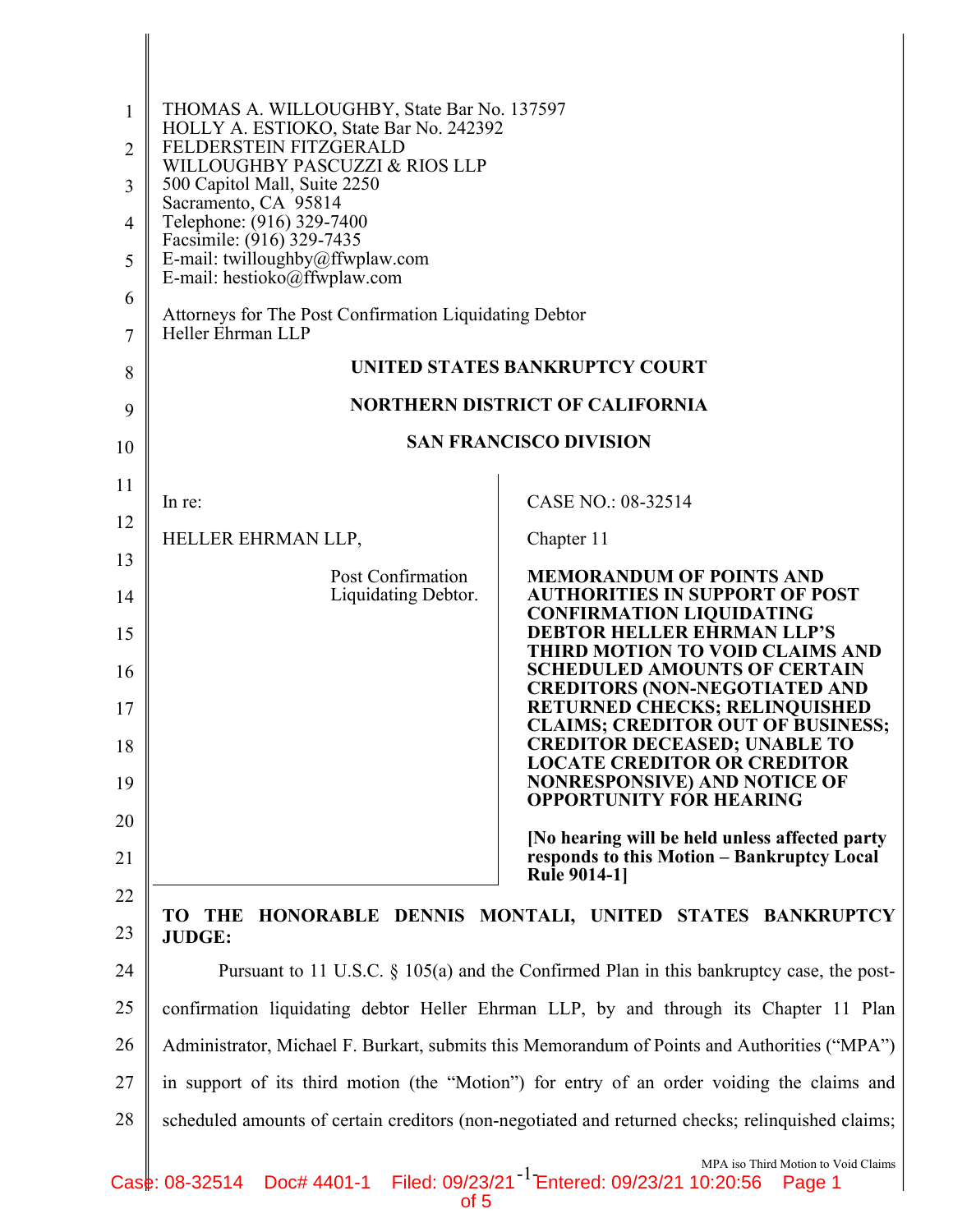| $\mathbf{1}$   | creditor out of business; unable to locate creditor; creditor deceased; or creditor nonresponsive)                                                                                    |  |  |
|----------------|---------------------------------------------------------------------------------------------------------------------------------------------------------------------------------------|--|--|
| $\overline{2}$ | and for related relief as set forth in the Motion. <sup>1</sup>                                                                                                                       |  |  |
| 3              | I. FACTUAL BACKGROUND                                                                                                                                                                 |  |  |
| $\overline{4}$ | The Factual Background has been set forth in the accompanying Motion, and those facts                                                                                                 |  |  |
| 5              | are fully incorporated into this MPA.                                                                                                                                                 |  |  |
| 6              | <b>II. LEGAL ARGUMENT</b>                                                                                                                                                             |  |  |
| $\overline{7}$ | Pursuant to 11 U.S.C. §105(a), "The court may issue any order, process, or judgment that                                                                                              |  |  |
| 8              | is necessary or appropriate to carry out the provisions of this title"                                                                                                                |  |  |
| 9              | Section 5.28 of the Plan [Unclaimed Property] provides that:                                                                                                                          |  |  |
| 10             | "Creditors have the obligation to file change of address forms with the Court and to                                                                                                  |  |  |
| 11             | serve such changes of address on the Plan Administrator and his counsel. If a Claimant<br>fails for the second consecutive time to claim any Cash within 90 days from the date        |  |  |
| 12             | upon which a distribution is made, such Claimant shall be subject to having its claim                                                                                                 |  |  |
| 13             | excluded from future distributions. The Plan Administrator shall file an omnibus Post<br>Confirmation Motion and Opportunity for Hearing seeking to exclude such Claimants            |  |  |
| 14             | from future distributions and shall serve such Claimants at the address on Claimants proof<br>of claim, if any, on the address scheduled by the Debtor for such Claimants, on any     |  |  |
| 15             | addresses supplied by Claimants in any and all change of address filings filed with the<br>Court, and if available on any agents for service of process addresses that are available  |  |  |
| 16             | from the California Secretary of State and any other states in which the Debtor did                                                                                                   |  |  |
| 17             | business (but only to the extent that such agents for service of process are available from<br>the Secretary of State's web sites without charge). Upon Court approval of the subject |  |  |
| 18             | Claimants' forfeiture, such Cash (including interest thereon) shall be made available<br>for re-distribution to other holders of Allowed Claims of like Class. Entities which         |  |  |
| 19             | fail to claim Cash shall forfeit their rights thereto and shall have no claim whatsoever                                                                                              |  |  |
| 20             | against the Liquidating Debtor or the Plan Administrator, as applicable, or any holder of<br>an Allowed Claim to whom distributions are made under this Plan, provided, however,      |  |  |
| 21             | that the Plan Administrator may but is not required to undertake reasonable efforts,<br>in his business judgment, to locate creditors whose distributions are returned."              |  |  |
| 22             | (Emphasis added).                                                                                                                                                                     |  |  |
| 23             | A. With Respect to the Creditors on Exhibit 1 ("Two Strikes"): Here, the Creditors on                                                                                                 |  |  |
| 24             | <b>Exhibit 1</b> fall squarely within the conditions listed in Section 5.28 of the Plan. They failed to                                                                               |  |  |
| 25             | negotiate the checks sent to them in the fourth and fifth distributions, they have not filed a                                                                                        |  |  |
| 26             | change of address form with the Court, and the Debtor has been unable to find an updated                                                                                              |  |  |
| 27             |                                                                                                                                                                                       |  |  |
| 28             | Unless otherwise noted, all capitalized terms shall have the same meaning as set forth in the<br>Motion.                                                                              |  |  |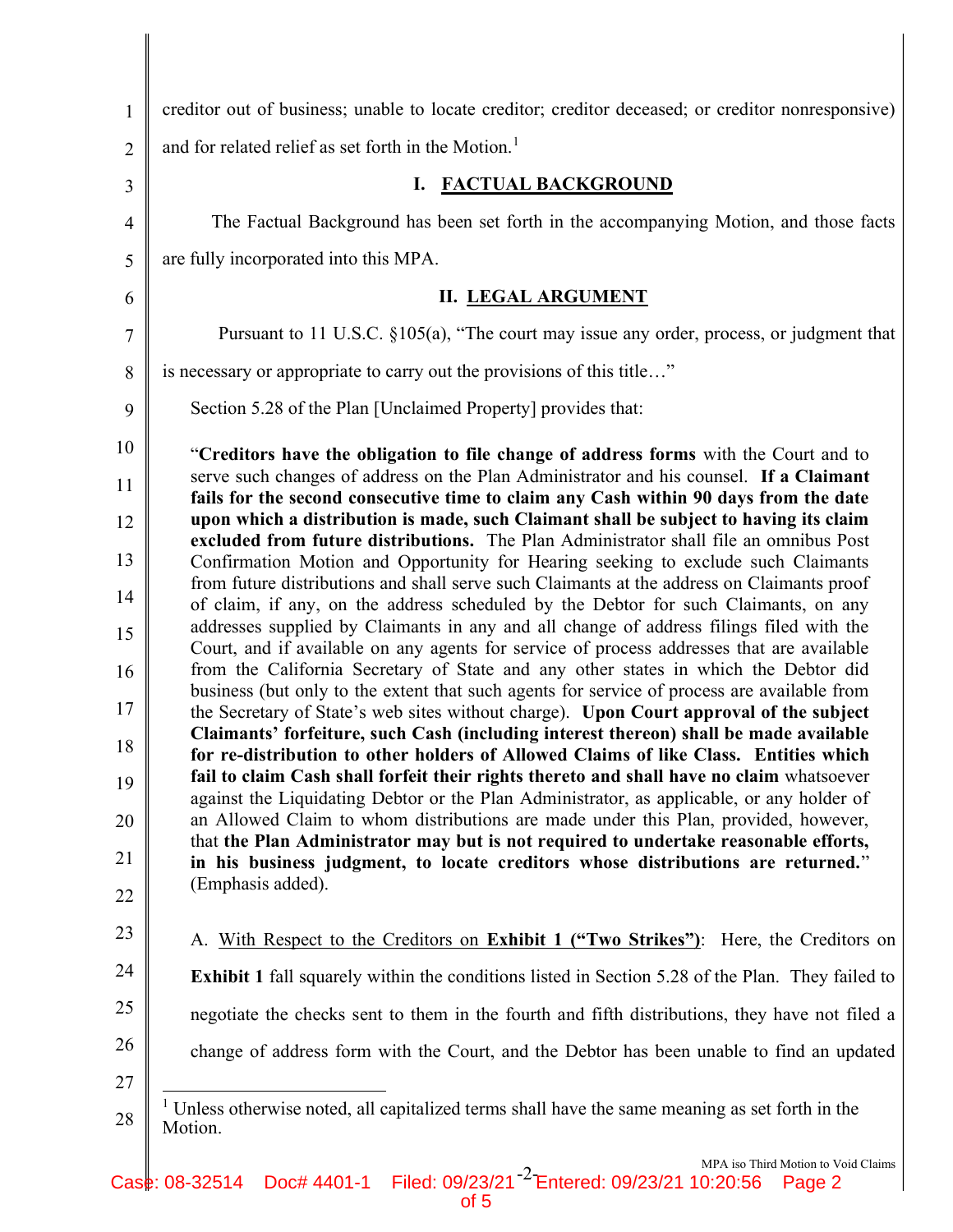address despite the Debtor's diligent efforts described above. Therefore, these claims should be determined to be void under Section 5.28.

1

2

3

4

5

6

7

8

9

10

11

12

13

14

B. With Respect to the Creditors on Exhibit 2 ("One Strike Plus"): The Creditors on Exhibit 2 failed to negotiate the check sent to them in the fifth distribution, they have not filed a change of address form with the Court, they have not responded to the letters sent to them seeking information in February 2020, May 2020, and/or May 2021 (or such letters were returned), and the Debtor has been unable to find an updated address despite the Debtor's diligent efforts described above. The failure to respond to (or the return of) the letters sent to these creditors, coupled with the fact that the last distribution check was not negotiated, reasonably indicates that any check sent to these creditors in a final distribution likely would not be negotiated. Rather than engage in further cost and a wasted effort, the Debtor believes it would be appropriate to determine these claims to be void under the purpose and intent of Section 5.28 now, and to allow their distributions to be redistributed to the other claimants in the final distribution.

15 16 17 18 19 20 21 22 23 24 C. With Respect to the Creditors on Exhibit 3 (Relinquished): The Debtor has reached out to these Creditors by mail, e-mail and phone calls in an attempt to make payment. Nevertheless, the Creditors on Exhibit 3 have each returned their respective distribution checks and have indicated to the Debtor that either: (1) no amount is due; and/or (2) the creditor is relinquishing its claim. For example, these Creditors have stated that there is "nothing due," or they have asked to be "taken off the distribution list," or they have returned checks with the word "Refused" on the envelope. Rather than engage in further cost and a wasted effort, the Debtor believes it would be appropriate to determine these claims to be void now and allow their distributions to be redistributed to the other claimants in the final distribution.

25 26 27 28 D. With Respect to the Creditors on Exhibit 4 (Out of Business): The Debtor has determined after numerous internet searches that the Creditors on Exhibit 4 are no longer in business. Rather than engage in further cost and a wasted effort, the Debtor believes it would be appropriate to determine these claims to be void now and allow their distributions to be

of 5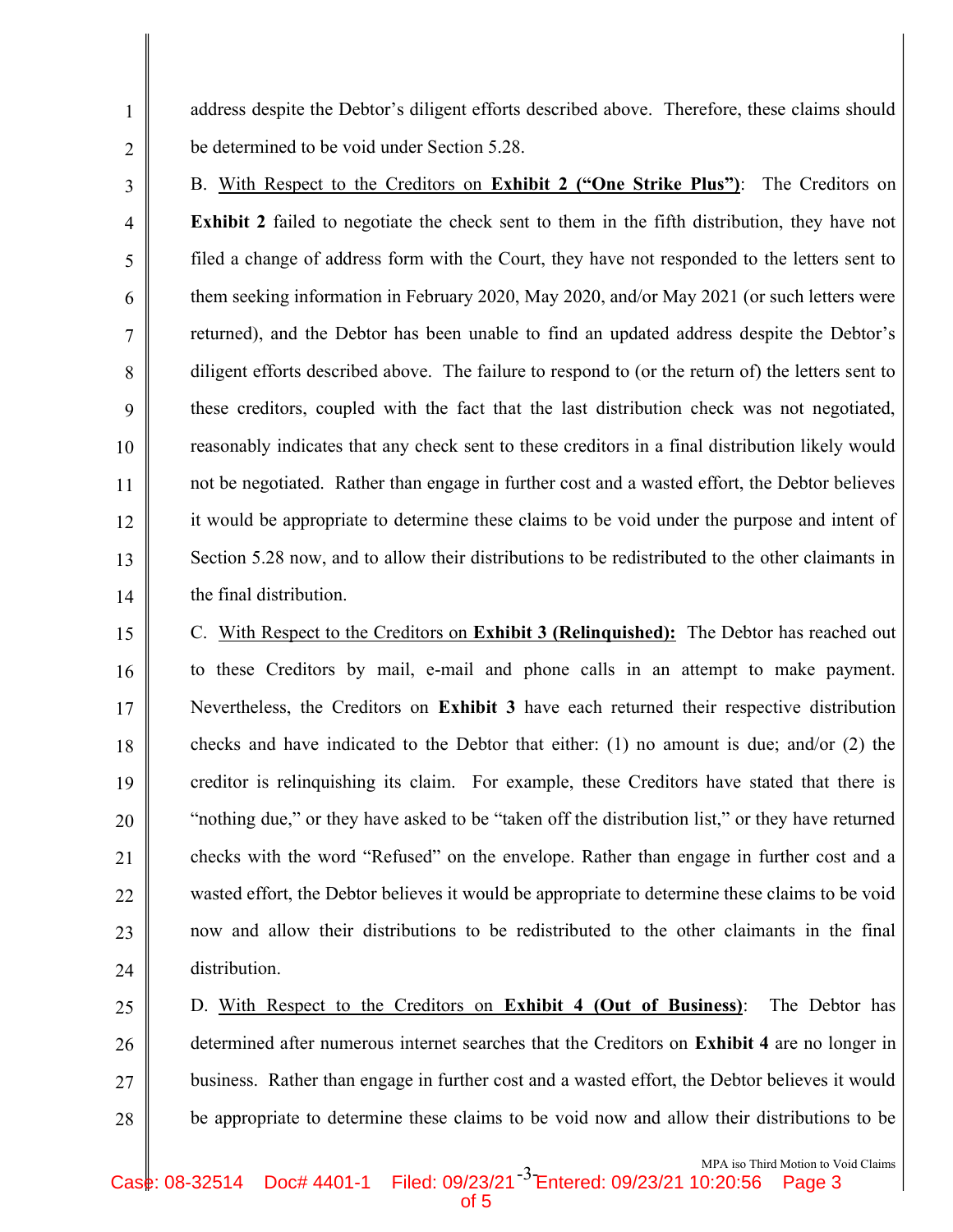redistributed to the other claimants in the final distribution.

E. With Respect to the Creditors on Exhibit 5 (Deceased): The Creditors on Exhibit 5 are individuals that the Debtor is informed and believes are deceased. The Plan Administrator has attempted to contact such creditors' heirs, but such heirs either are unknown or the Plan Administrator has not received a response from potential heirs. Rather than engage in further cost and a wasted effort, the Debtor believes it would be appropriate to determine these claims to be void now and allow their distributions to be redistributed to the other claimants in the final distribution.

9 10 11 12 13 14 15 16 17 18 The Debtor already has made five distributions to general unsecured creditors in this Bankruptcy Case, and is preparing to make a sixth distribution. It is in the unsecured creditors' best interest to include in the distribution (and any future distribution) the funds that had been reserved for the Creditors on **Exhibits 1 through 5.** Such funds were never claimed by those Creditors, or have been relinquished by such Creditors, the Debtor has been unable to locate a current address for such Creditors despite its diligent efforts, the Creditors are out of business, and/or such Creditors are deceased. This Motion gives these Creditors notice of the Debtor's intention to void their claims. If such Creditors fail to timely oppose this Motion, the Court should void their claims and allow the Debtor to re-distribute such funds to other allowed unsecured creditors in the distribution.

19 20 21 22 23 Therefore, the Debtor requests that such Creditors' claims on Exhibits 1 through 5 be determined void, requests authorization to exclude such Creditors from the 2021 GUC Distribution, and requests authorization to redistribute the funds (that had been reserved for the payment of such Creditors' claims) to other general unsecured creditors with allowed claims in the 2021 GUC Distribution any future distributions.

24

//

//

//

1

2

3

4

5

6

7

8

- 25
- 26
- 27 //
- 28 //